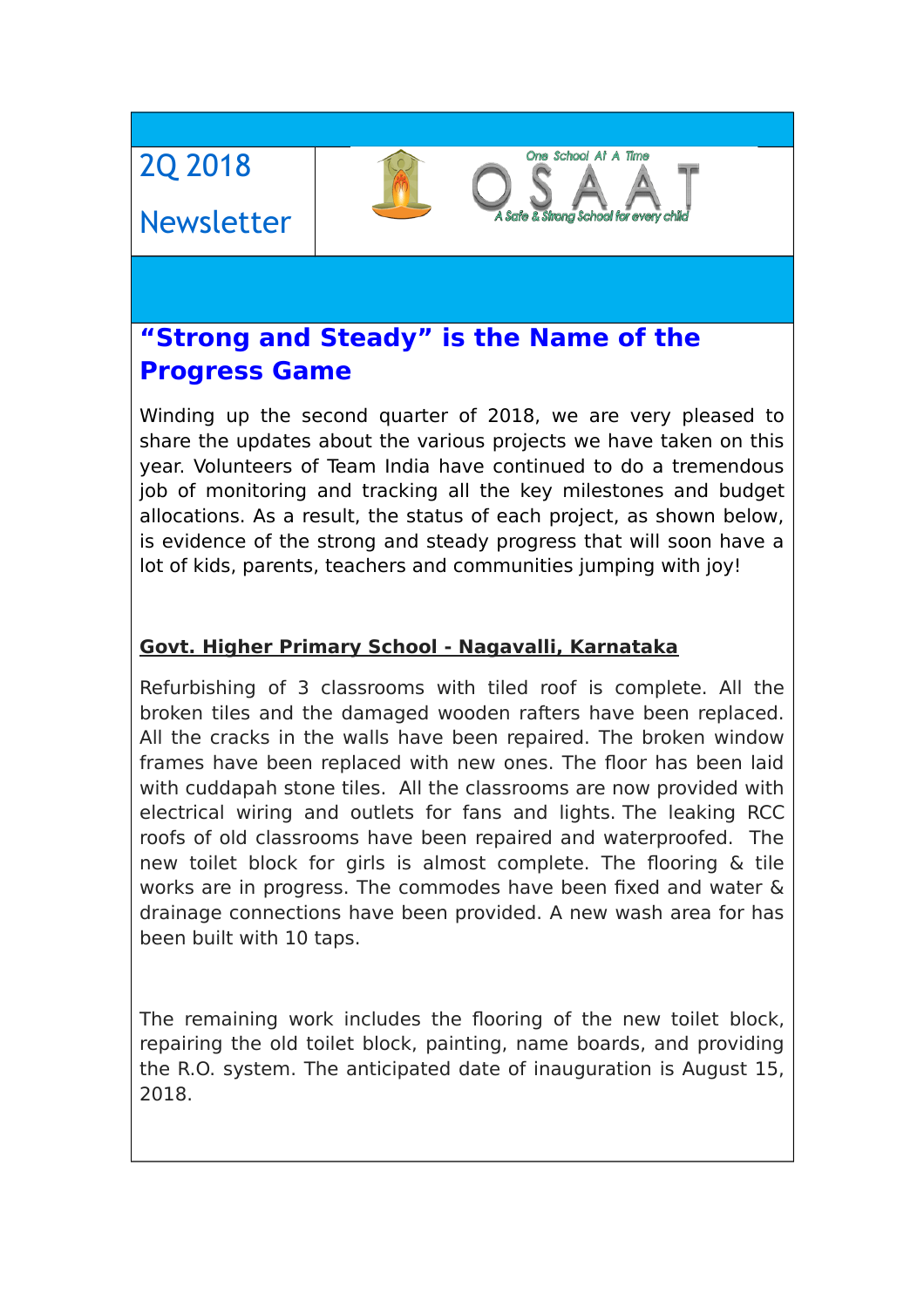

Gaping holes in the roof in multiple areas of the school building.



Tile roof repaired and broken tiles replaced all around



A badly damaged classroom as a result of a leaky roof. Most classrooms in a similar, barely useable condition.

One of the classrooms now with the holes in the walls and roof fixed, and a newly tiled floor

#### **Govt. Higher Primary School - Rampura, Karnataka**

The construction is progressing as per schedule. The construction of classrooms and the toilet block up to the lintel level has been completed. The roof is being cast and the sump work has been completed. Below is information related to the project in terms of "before: and "during" pictures, project sponsors and some key milestones.

It may be recalled that in this school OSAAT has for the first time ventured to introduce eco-friendly construction technology. The bricks that are required for the construction is produced on-site by the contractor using locally available soil and most importantly without burning it by using the wood. The bricks so manufactured is stated to be as good as any conventionally produced bricks but without causing any pollution. OSAAT is proud to contribute its might to reduce carbon footprint through this technology.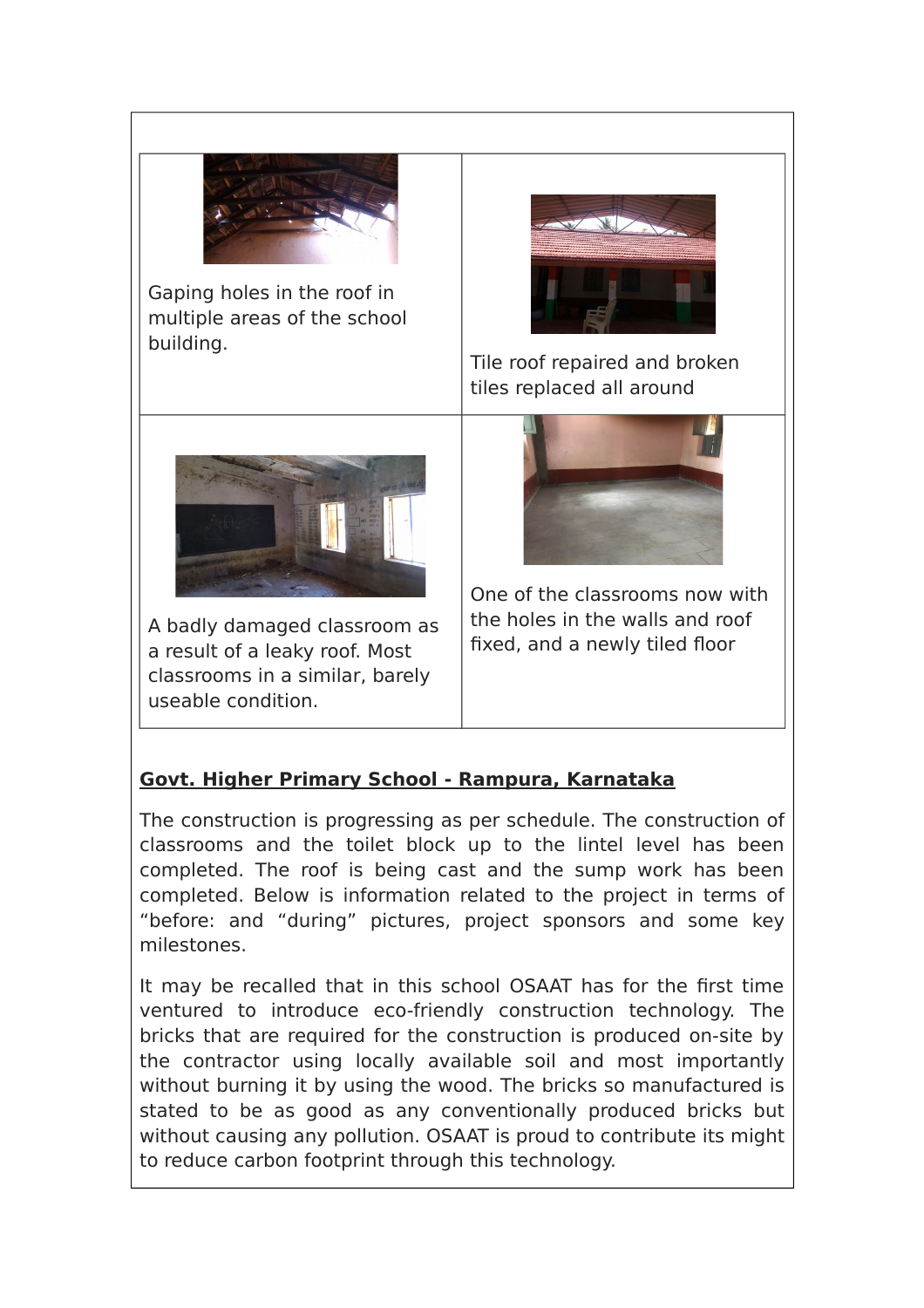

#### **Govt. Upper Primary School - Aben, Manipur**

Construction of the Nursery School building is nearing completion. There were major repairs required for the pillars, roofs, windows, and doors. All the repairs have been completed. The flooring and the toilet have also been completed. The furniture required such as benches, desk and tables are in place.

The remaining work in the Nursery School includes fixing a water tank, solar lighting, and black boards, and is expected to be completed by mid August, 2018.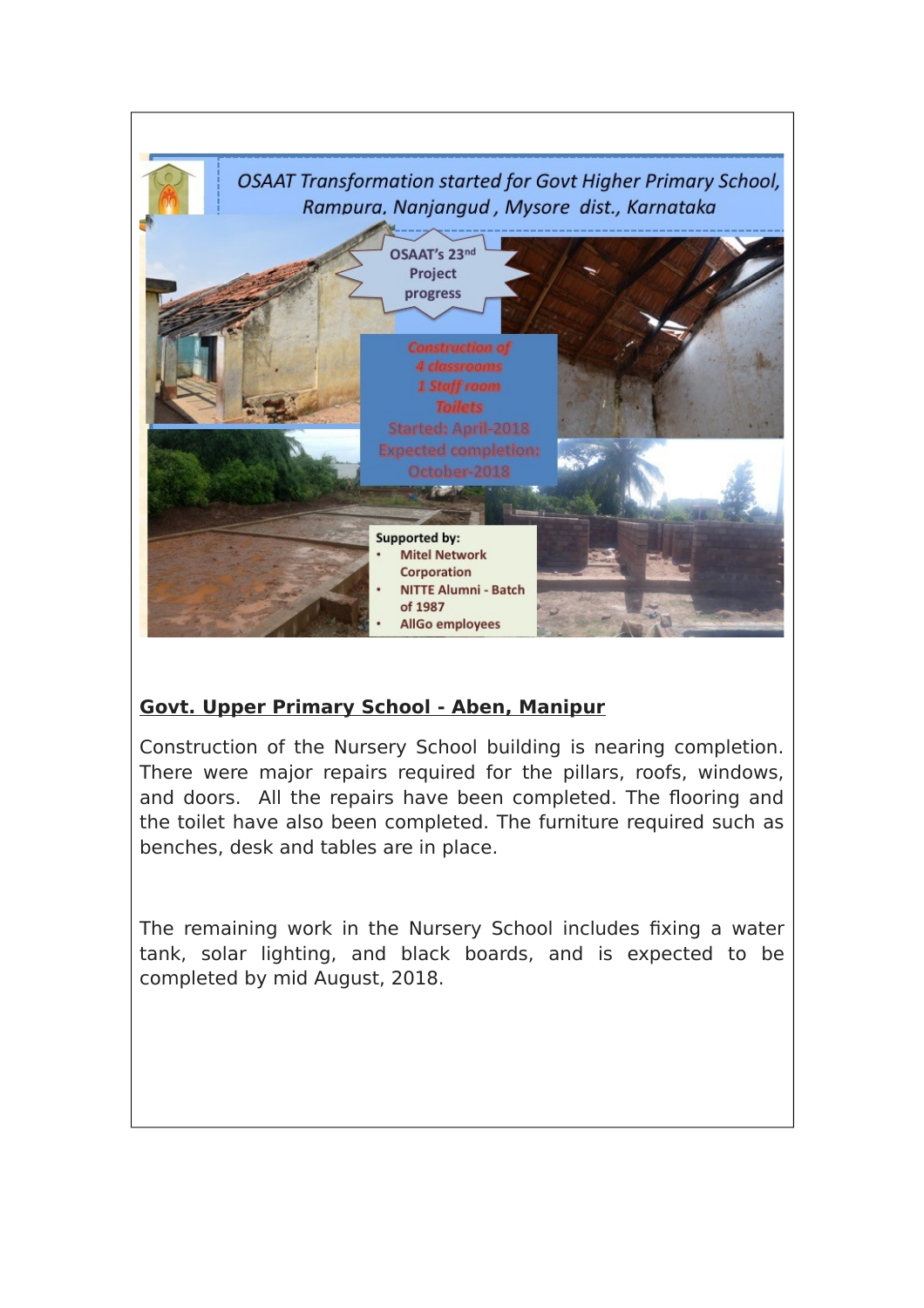

## **Team USA getting ready for Sevathon!**

Sevathon is one of the summer fundraising activities Team USA participates in. The event brings together hundreds of non-profit organizations in the San Francisco Bay area and offers a great opportunity for them to showcase their causes. The event is scheduled to take place on August 19, 2018. Team USA is busy registering runners and walkers to participate in the 5k, 10k walk/run.

## **Projects under review:**

Govt. Higher Primary School, Tungabhadra village, Raichur Dist, Karnataka, India

Govt. Higher Primary School, Kattemalalavadi village, Hunsur Taluk, Mysore Dist, Karnataka, India – This school project is likely to be taken up in the near future.

Govt. Higher Primary School, Mulluru village, Hunsur Taluk, Mysore Dist, Karnataka, India

Govt. Model Higher Primary Girls School, Malur Town, Kolar Dist, Karnataka, India

Govt. Higher Primary School, Benkipura village, Hunsur Taluk, Mysore Dist, Karnataka, India

Govt. Higher Primary School, Musaguppi village, Gokak Taluk, Belagavi Dist, Karnataka, India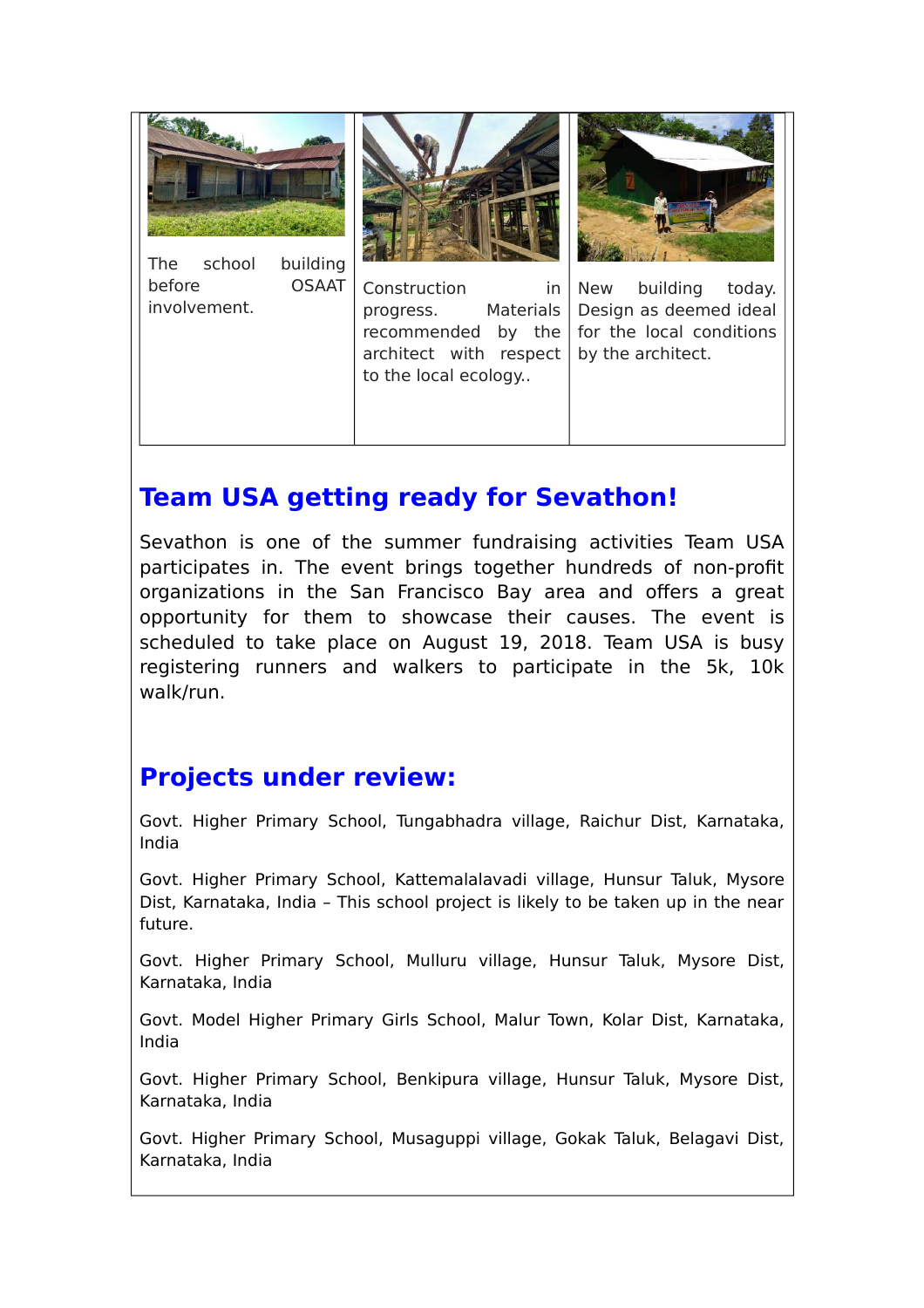Govt. Higher Primary School, Chinnikatti village, Byadagi Taluk, Haveri Dist, Karnataka, India

Govt. Higher Primary School, Bai-Aregoppa village, Hanagal Taluk, Haveri Dist, Karnataka, India

Govt. Higher Primary School, Suribail village, Bantwal Taluk, DK Dist, Karnataka, India

Govt. Higher Primary School, Hosmar village, Karkala Taluk, Udupi Dist,, Karnataka, India

New Kannada Madhyamik Vidyalaya, Morabagi village, Jath Taluk, Sangli District, Maharashtra, India.

Govt. Higher Primary School, Kadadarala village, Shorapur Taluk, Yadagiri District, Karnataka, India.

**Every project listed above is available for adoption either in its entirety or a portion, such as one or more classrooms, drinking water facility, toilets, library or laboratory, depending upon the approved construction plan. Please visit osaat.org for details.**

#### **An Honest Answer to an Important Question:**

We have been asked this question before, and will be asked again. So, we thought it is important for all our supporters to know what the question and answer are all about.

**The question:** Why do you choose to help schools only in Karnataka State while every State in India has needy schools in almost identical conditions?

**The answer:** Let us explain the scenario in terms of logistical challenges. First, Karnataka State, and in particular the city of Bengaluru, is where the entire volunteer force of Team India resides! The team spends countless hours on a project, from the day a request is received to the day it is completed - visiting schools, analyzing the conditions, fact-checking, signing up partners, contractors and other resources, monitoring the progress of construction and virtually hundreds of details associated with each project. The publicity generated by the work OSAAT has done with 22 schools to date in Karnataka has generated a huge number of requests, like a wildfire fueled by oxygen! It is a matter of continuing the momentum